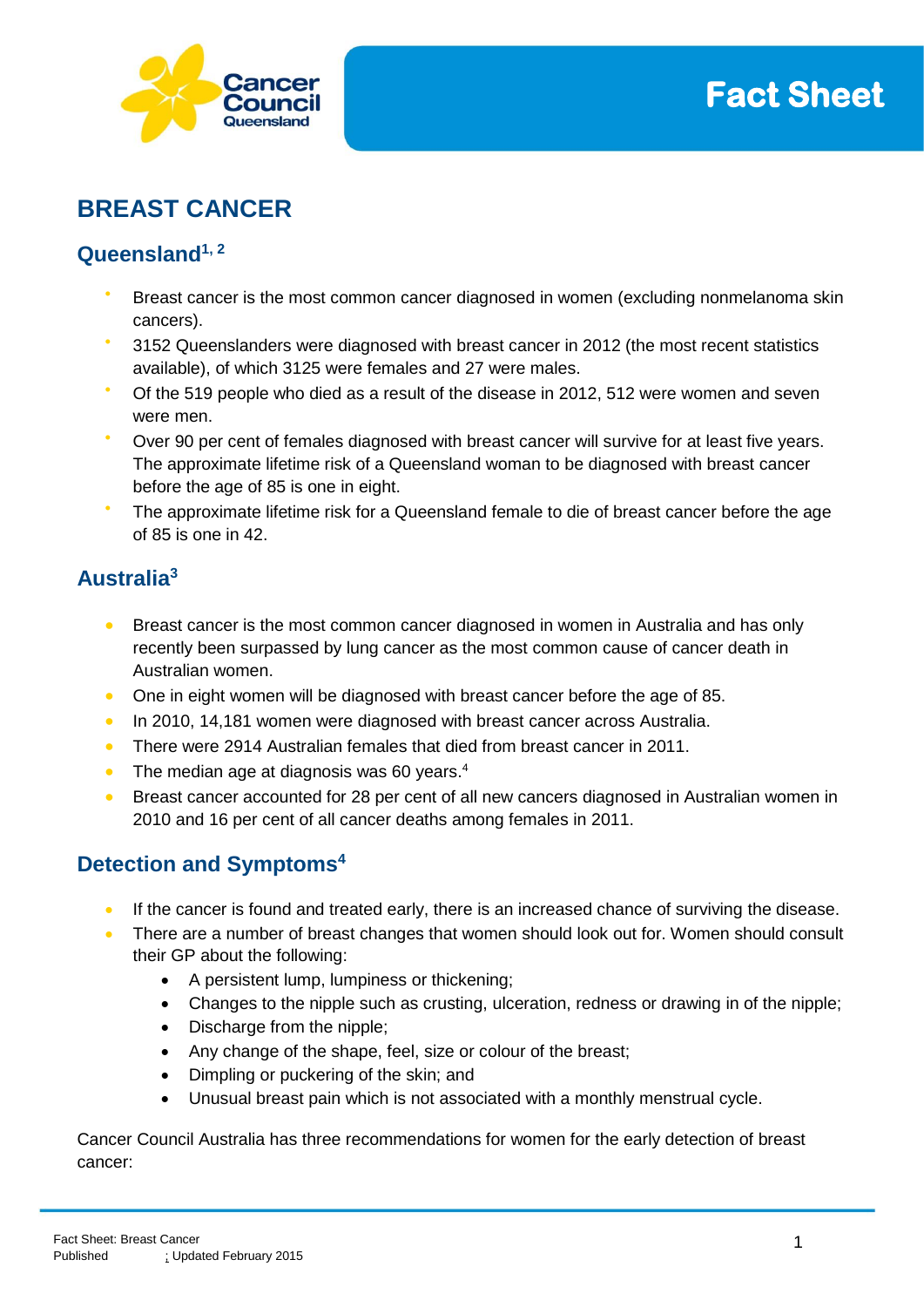



- Women aged 50-69 have a mammogram every two years through BreastScreen Australia. Mammography is not recommended for women under 40, however if there are serious concerns they may choose to attend BreastScreen Australia.
- **Women aged over 70 should discuss the role of continuing mammography with their doctor;** Women should become 'breast aware' by familiarising themselves with the normal look and feel of their breasts; and
- Women should see a doctor immediately if they notice any unusual breast changes.

# **Who is at risk<sup>5</sup>**

- Being a woman is the main risk factor for developing breast cancer. While men can be diagnosed with breast cancer, it is approximately 100 times more common in women.
- The risk for developing breast cancer increases with age. In Queensland, around threequarters of women diagnosed are over the age of 50.<sup>2</sup>
- Nine out of 10 women who develop breast cancer have no other risk factors. The risk increases for women who have a family history of breast cancer, but hereditary breast cancer accounts for less than five per cent of all breast cancers diagnosed.
- **•** Women who have already had breast cancer have an increased risk of developing a second breast cancer.
- **It has been estimated that 40 per cent of breast cancers in Australia can potentially be** prevented by addressing the major modifiable risk factors such as overweight and obesity, physical inactivity and alcohol consumption. <sup>6</sup>

Cancer Council Queensland's Breast Cancer Support Service is a free and confidential service where trained volunteers who are breast cancer survivors provide information and support to women with breast cancer.

The Breast Cancer Support Service is an opportunity for women with breast cancer to speak to someone who has had a similar experience. Where possible, women are matched with a volunteer according to age and type of treatment.

To be matched with a Breast Cancer Support volunteer, or for more information about breast cancer, please call 13 11 20.

#### **References**

<sup>1</sup> Queensland Cancer Registry 2014, Cancer in Queensland, Incidence, Mortality, Survival and Prevalence 1982- 2012. Brisbane: Cancer Council Queensland, Queensland Health and QCR.

<sup>2</sup> Queensland Cancer Statistics On-Line, 2014. Viertel Cancer Research Centre, Cancer Council Queensland (www.cancerqld.org.au/research/qcsol ). Based on data released by the Queensland Cancer Registry (1982-2012; released December 2014).

<sup>3</sup> Australian Institute of Health and Welfare, 2014. ACIM (Australian Cancer Incidence and Mortality) Books: Breast Cancer (http://www.aihw.gov.au/acim-books/). Canberra: AIHW.